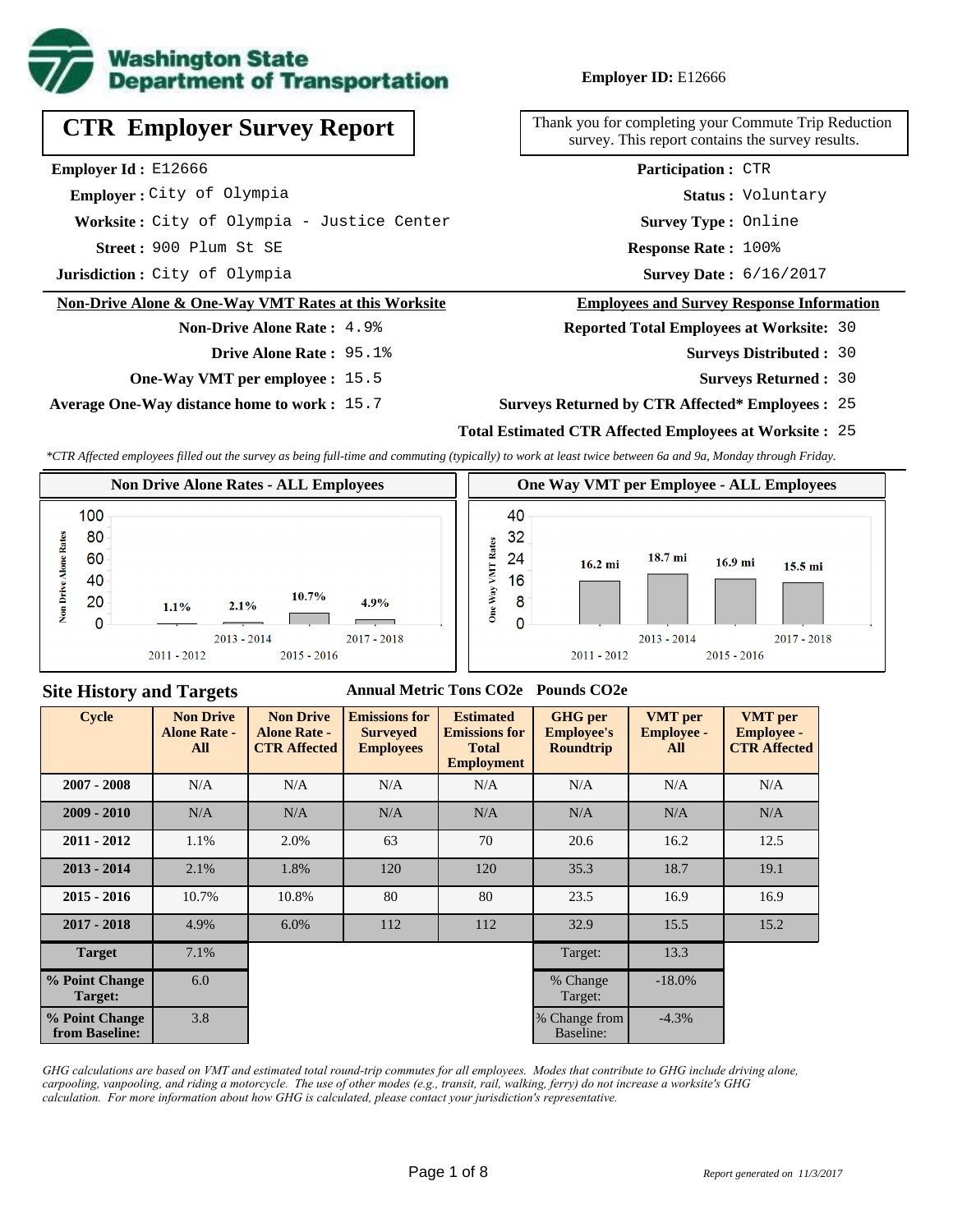# **Washington State<br>Department of Transportation**

## **Commute Trips By Mode - All Employees**

**Q.4: Last week, what type of transportation did you use each day to commute TO your usual work location? (Mode used for the longest distance.)**



*\* Motorcycle-1 is now included in Drive Alone and Motorcycle-2 is included in Carpool. Information about these trips is still available by request.*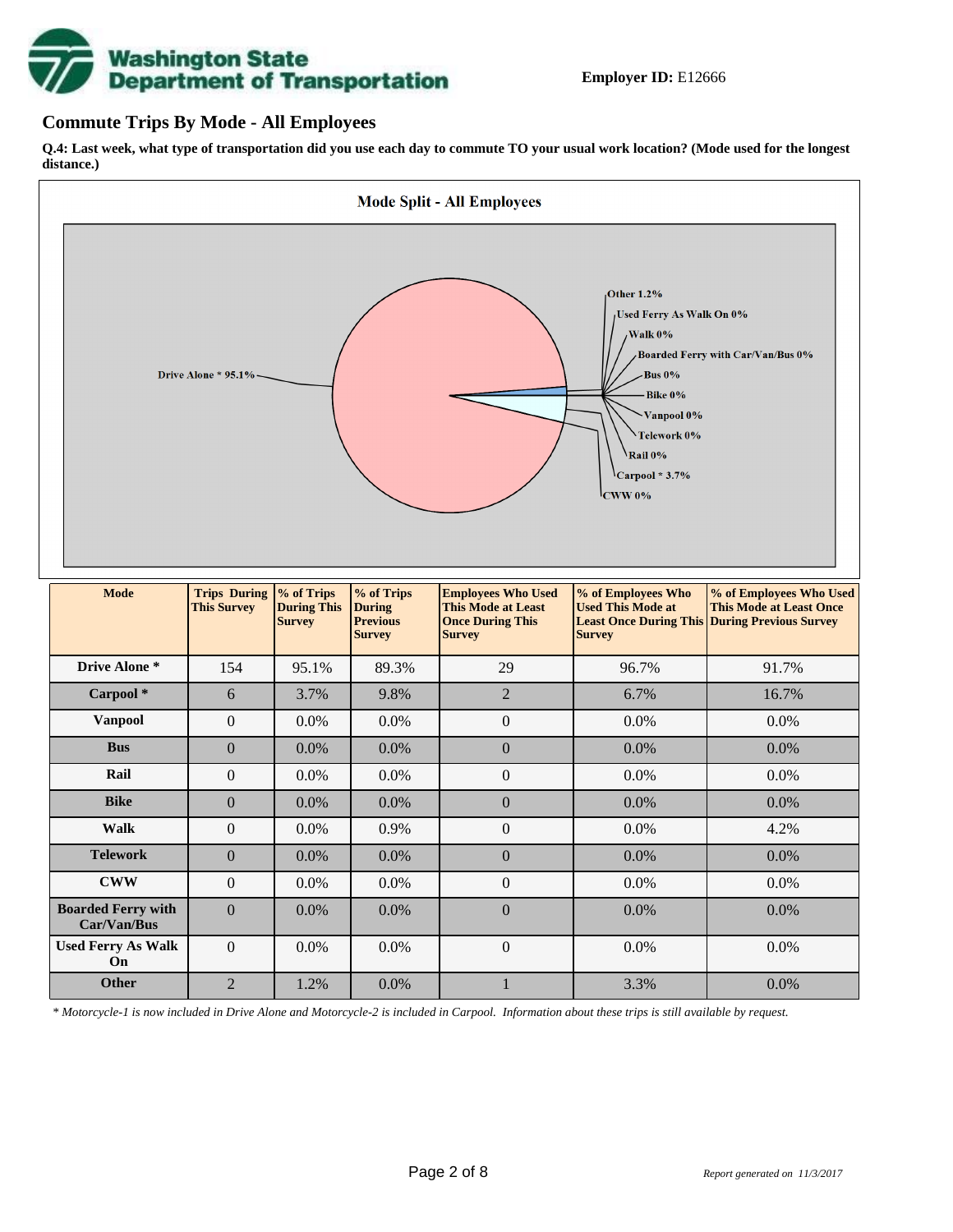

## **Commute Trips By Mode - Affected Employees**

**Q.4: Last week, what type of transportation did you use each day to commute TO your usual work location? (Mode used for the longest distance.)**



*\* Motorcycle-1 is now included in Drive Alone and Motorcycle-2 is included in Carpool. Information about these trips is still available by request.*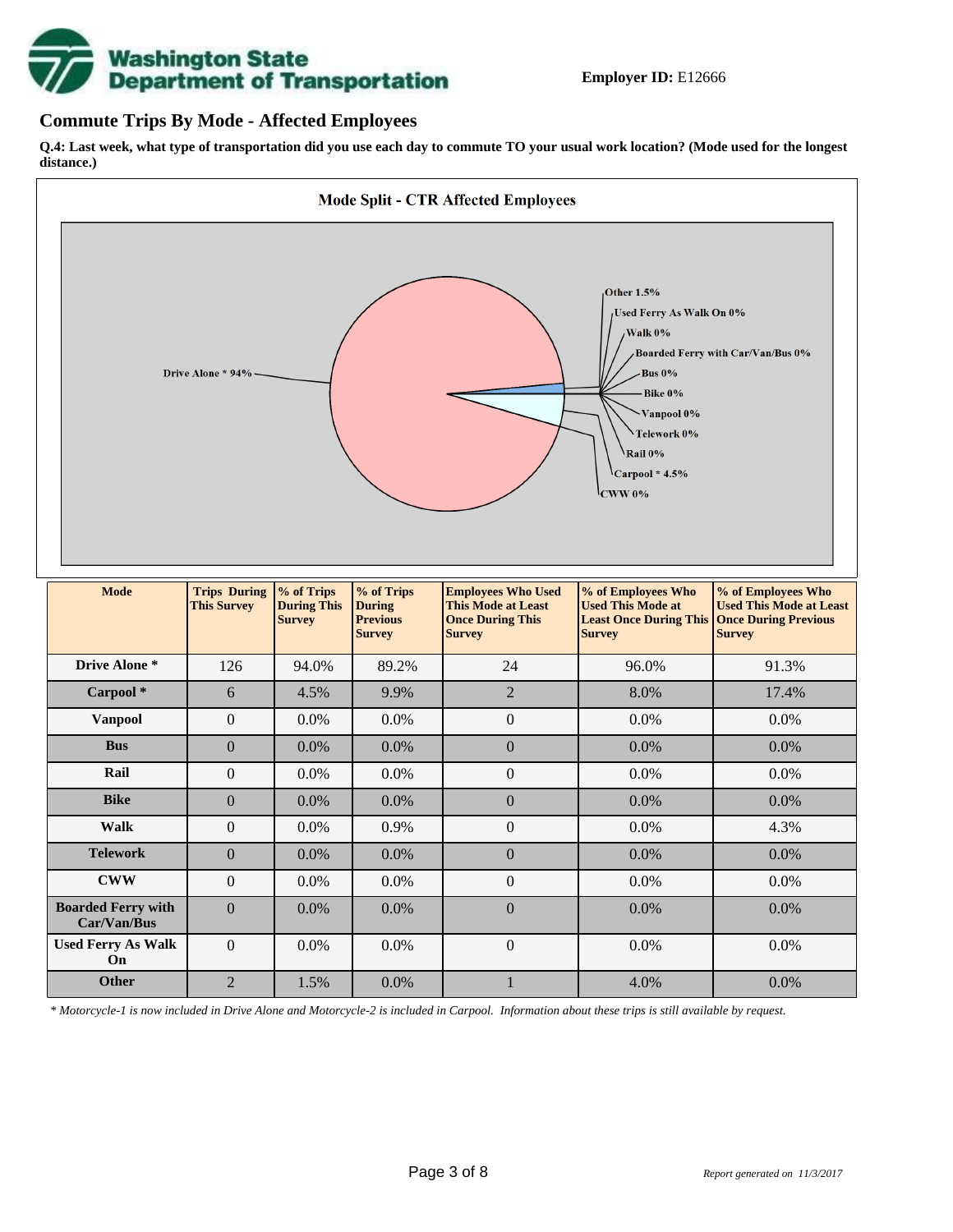

# **Alternative Modes - Number of Employees Who Used a Non-Drive Alone Mode:**

| <b>Non-Drive Alone</b><br><b>Number Of Days</b> | Exactly this $# of$<br><b>Employees</b> | <b>Exactly this % of</b><br><b>Employees</b> | At least # of<br><b>Employees</b> | At least % of<br>employees |  |  |
|-------------------------------------------------|-----------------------------------------|----------------------------------------------|-----------------------------------|----------------------------|--|--|
| 0 Day                                           | 27                                      | 90%                                          | 30                                | 100%                       |  |  |
| 1 Days                                          |                                         | 3%                                           | 3                                 | 10%                        |  |  |
| 2 Days                                          |                                         | 3%                                           | $\overline{2}$                    | 7%                         |  |  |
| 3 Days                                          | $\theta$                                | 0%                                           |                                   | 3%                         |  |  |
| 4 Days                                          | $\theta$                                | 0%                                           |                                   | 3%                         |  |  |
| 5 Days                                          |                                         | 3%                                           |                                   | 3%                         |  |  |
| <b>6 or More Days</b>                           | 0                                       | 0%                                           | $\theta$                          | 0%                         |  |  |

## **Count by Occupancy of Carpools and Vanpools**

**Q.4 If you used a carpool or vanpool as part of your commute, how many people (age 16 or older) are usually in the vehicle?**

| <b>Ridesharing Occupancy</b> | <b>Mode</b> | <b>Response Count</b> |  |  |  |
|------------------------------|-------------|-----------------------|--|--|--|
| $2*$                         | Carpool     | 6                     |  |  |  |
| 3                            | Carpool     | $\boldsymbol{0}$      |  |  |  |
| 4                            | Carpool     | $\theta$              |  |  |  |
| 5                            | Carpool     | $\boldsymbol{0}$      |  |  |  |
| >5                           | Carpool     | $\overline{0}$        |  |  |  |
| < 5                          | Vanpool     | $\overline{0}$        |  |  |  |
| 5                            | Vanpool     | $\boldsymbol{0}$      |  |  |  |
| 6                            | Vanpool     | $\boldsymbol{0}$      |  |  |  |
| 7                            | Vanpool     | $\boldsymbol{0}$      |  |  |  |
| 8                            | Vanpool     | $\boldsymbol{0}$      |  |  |  |
| 9                            | Vanpool     | $\boldsymbol{0}$      |  |  |  |
| 10                           | Vanpool     | $\boldsymbol{0}$      |  |  |  |
| 11                           | Vanpool     | $\boldsymbol{0}$      |  |  |  |
| 12                           | Vanpool     | $\boldsymbol{0}$      |  |  |  |
| 13                           | Vanpool     | $\boldsymbol{0}$      |  |  |  |
| 14                           | Vanpool     | $\overline{0}$        |  |  |  |
| >14                          | Vanpool     | $\boldsymbol{0}$      |  |  |  |

\* Motorcycle-2 counted with Carpool-2 for this table.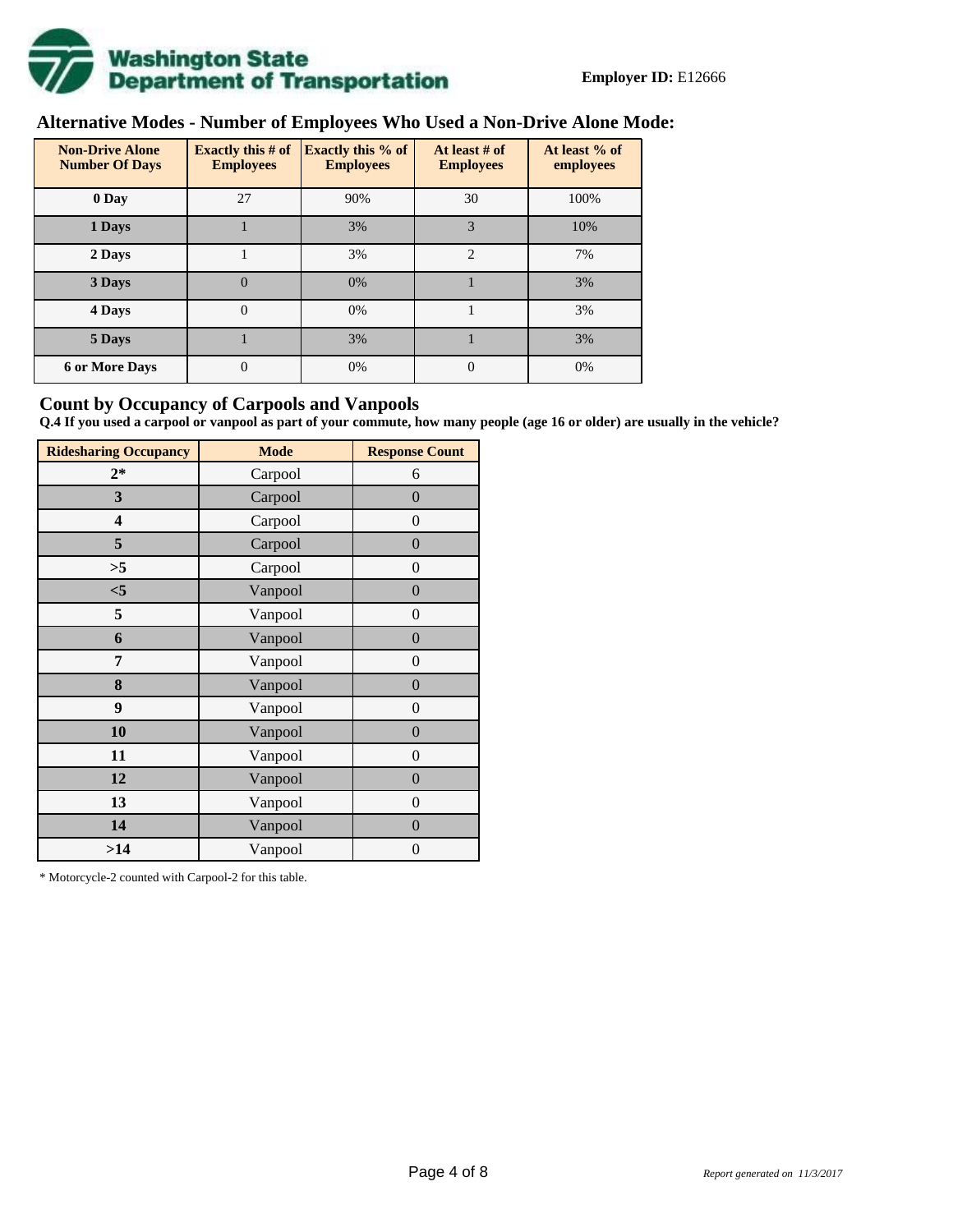

# **Reported Work Schedule - All Employees**

**Q.8 Which of the following best describes your work schedule?**

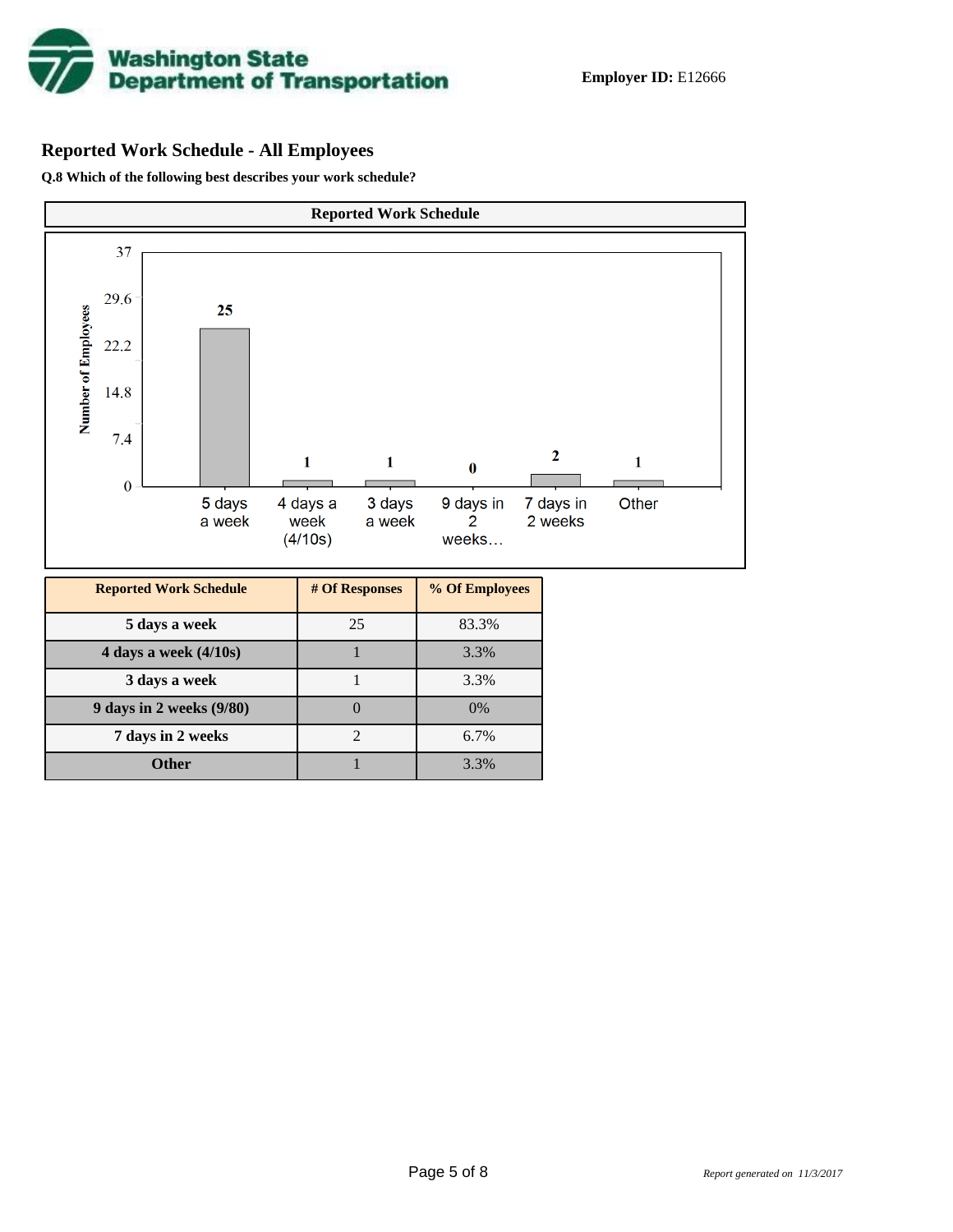

## **Parking and Telework**

**Q.9: On the most recent day that you drove alone to work, did you pay to park? (Mark "yes" if you paid that day, if you prepaid, if you are billed later, or if the cost of parking is deducted from your paycheck.)**



**Q.10: How many days do you typically telework?**

| <b>Telework Frequency</b>           | # of Responses | % of Responses |
|-------------------------------------|----------------|----------------|
| No Answer/Blank                     |                | $0.0\%$        |
| I don't telework                    | 28             | 93.3%          |
| Occasionally, on an as-needed basis | $\mathfrak{D}$ | 6.7%           |
| 1-2 days/month                      |                | $0.0\%$        |
| 1 day/week                          |                | $0.0\%$        |
| 2 days/week                         |                | $0.0\%$        |
| 3 days/week                         |                | $0.0\%$        |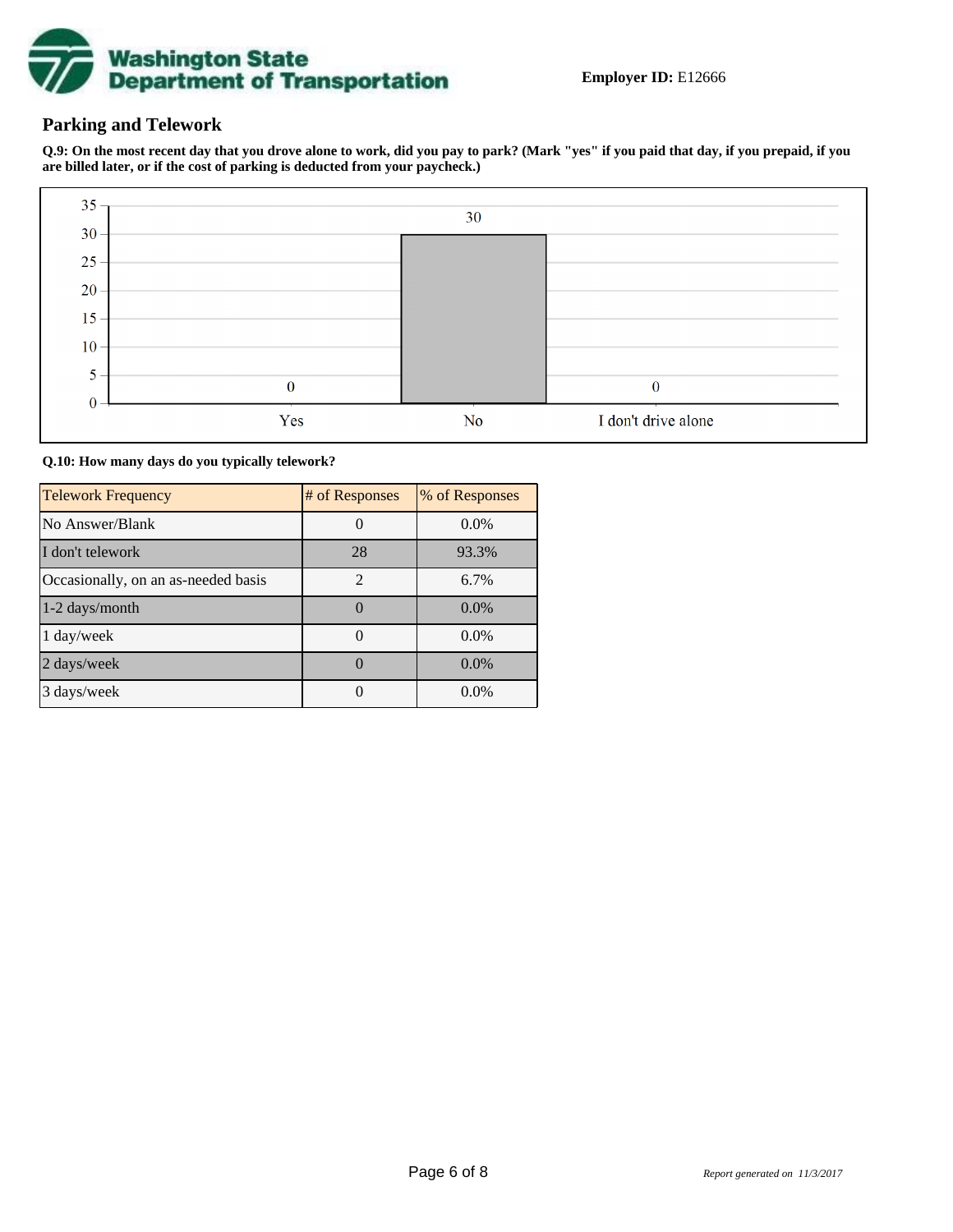

## **Reasons for driving alone to work/not driving alone to work**

**Q11. When you do not drive alone to work, what are the three most important reasons?**

| <b>Question Text</b>                                           | # of Responses | % of Responses |
|----------------------------------------------------------------|----------------|----------------|
| To save money                                                  | 15             | 27.3%          |
| Other                                                          | 9              | 16.4%          |
| Financial incentives for carpooling, bicycling or walking.     | 7              | 12.7%          |
| Personal health or well-being                                  | 6              | 10.9%          |
| Driving myself is not an option                                | 6              | 10.9%          |
| Environmental and community benefits                           | $\overline{4}$ | 7.3%           |
| Free or subsidized bus, train, vanpool pass or fare benefit    | $\overline{2}$ | 3.6%           |
| Cost of parking or lack of parking                             | $\overline{2}$ | 3.6%           |
| Emergency ride home is provided                                | $\overline{2}$ | 3.6%           |
| To save time using the HOV lane                                |                | 1.8%           |
| I have the option of teleworking                               |                | 1.8%           |
| I receive a financial incentive for giving up my parking space | $\Omega$       | $0.0\%$        |
| Preferred/reserved carpool/vanpool parking is provided         | $\Omega$       | $0.0\%$        |

#### **Q12. When you drive alone to work, what are the three most important reasons?**

| <b>Question Text</b>                                      | # of Responses | % of Responses |  |  |
|-----------------------------------------------------------|----------------|----------------|--|--|
| I like the convenience of having my car                   | 25             | 32.1%          |  |  |
| Riding the bus or train is inconvenient or takes too long | 20             | 25.6%          |  |  |
| Family care or similar obligations                        | 13             | 16.7%          |  |  |
| <b>Other</b>                                              | 7              | 9.0%           |  |  |
| Bicycling or walking isn't safe                           | 6              | 7.7%           |  |  |
| My commute distance is too short                          | $\overline{4}$ | 5.1%           |  |  |
| My job requires me to use my car for work                 | $\mathfrak{D}$ | 2.6%           |  |  |
| There isn't any secure or covered bicycle parking         |                | 1.3%           |  |  |
| I need more information on alternative modes              | 0              | $0.0\%$        |  |  |